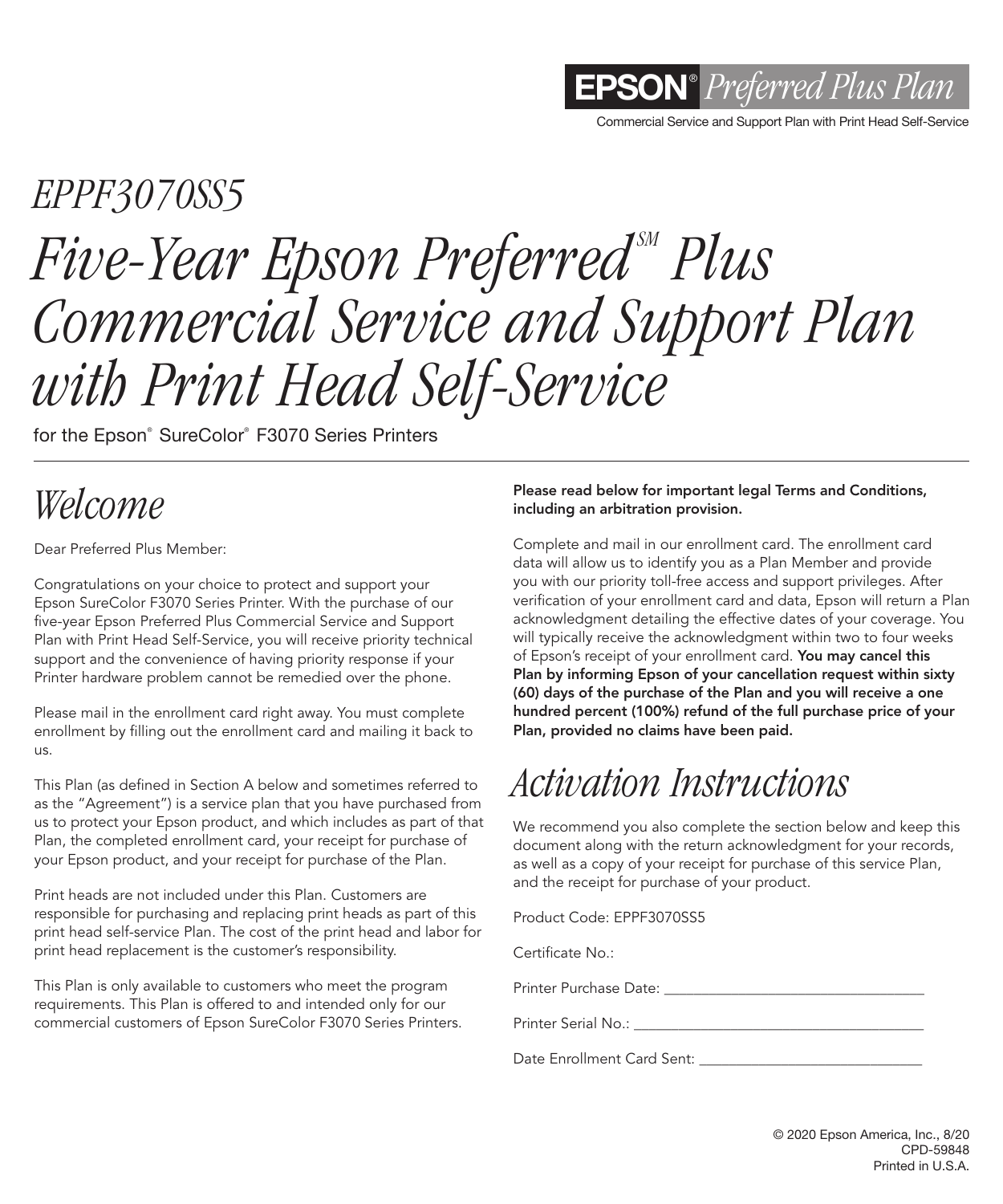## *Terms and Conditions* **2**

#### A. Plan Overview

During the term of this Agreement, Epson America, Inc. ("Epson"), or its designee will provide priority technical telephone support and other services as described in this Agreement ("Service") for each Printer for which you have purchased a service plan ("Printer" or "Product"). Under this Plan, print head replacement is considered a self-service item and customer will be trained to replace self-serviceable print heads. Epson will make commercially reasonable efforts to repair your Printer should it prove to be defective, in accordance with the terms set forth herein. For purposes of this Agreement, "Plan" means this 5-year Epson Preferred Plus Commercial Service and Support Plan with Print Head Self-Service. The Plan's term is limited to the time period purchased, or the Printer's maximum number of prints or carriage passes (see Table 1 below), whichever occurs first.

If your Printer exceeds the number of prints or carriage passes in the table below during the term of this Plan, you have the option of purchasing a one-time, on-site refurbishment at Epson's then current time and material rates. If you choose this option, the Plan will continue to be in effect until the expiration of the term or the maximum prints or carriage passes are exceeded a second time, whichever comes first.

#### Self-Service Print Head Replacement:

- Customer can purchase replacement print heads at a reduced cost.
- Customer will be trained to perform self-service replacement of print heads.
- Customer performs replacement; labor for print head replacement is the customer's responsibility.
- If customer purchases a single Printer with this Plan, two print heads may be carried for self-service replacement. If the customer purchases two or more Printers and this service plan for each printer, up to a maximum number of eight total print heads may be carried for self-service replacement.
- Print heads have a limited parts warranty of 90 days from shipment date.
- Printer must have Internet connectivity when it is set up and when the customer replaces a print head. Epson recommends that the Printer have a full-time Internet connection to allow customer to access advanced Printermanagement features.
- Removed print heads must be returned to Epson. If customer fails to return used print heads, Epson may refuse to extend future print head discounts.

#### Note: the expected life of a print head is 120,000 prints for color print heads and 60,000 prints for white print heads.

Epson is the obligor of this Plan and the party that is financially and legally obligated to perform service under this Agreement. Epson's obligations under this Plan are backed by the full faith and credit of Epson, with its principal place of business located

at 3131 Katella Ave., Los Alamitos, CA 90720. If you purchased this Plan from an Epson dealer, that party is the seller of this Plan and its name and address can be found on the receipt for the purchase of the plan.

| Table 1: Maximum number prints and carriage passes (viewable in |  |  |  |  |
|-----------------------------------------------------------------|--|--|--|--|
| the Status menu)                                                |  |  |  |  |

| Model                             | Prints  | Carriage passes |
|-----------------------------------|---------|-----------------|
| SureColor F3070<br>Series Printer | 360,000 | 19,800,000      |

#### B. Fee

The fee for each Plan is payable in full before such Plan will be activated. Customer is responsible for any taxes arising from the services provided under this Agreement.

#### C. Eligibility

This Epson SureColor F3070 Series Plan is offered to and intended only for our commercial customers. The Plan must be purchased prior to the expiration of the Epson Limited Warranty. To utilize this plan, customer must sign up for an Epson Cloud Solution PORT account.\* Customer must be prepared to submit proof of original purchase, a dated sales invoice to the end customer, and proof of purchase for the purchase of the Plan. The Plan is not renewable. Printers which have exceeded the maximum number of prints or carriage passes indicated in Table 1 are not eligible for coverage.

Printers with Non-Continuous Coverage: If you are interested in purchasing a service plan from Epson and you have not had continuous coverage (your limited warranty has expired), please contact Epson to discuss our alternate service options (888-377-6611). The printer may become eligible for service coverage upon passing an operational inspection. Inspection fees apply. Printers that are non-operational may become eligible for service coverage after repairs have been made at time and material rates and upon passing an operational inspection. Repair estimates are available at current time and materials rates. Please contact Epson if you have eligibility questions.

\* Your printer requires certain Epson software, that you will need to download to your computer, to operate the printer. Additional services are available that require your printer to be connected to the Internet and to be enabled to communicate with Epson servers, which will allow Epson to collect and maintain usage information for purposes of facilitating service to you and improving the performance of Epson printers generally. To use such Epson services, you must authorize Epson to collect such information for these purposes. Epson's printer software will require your agreement to Epson's End User License Agreement. Certain Epson services will require your agreement to Epson's Terms of Use, which will govern your use of those services. Please review Epson's Privacy Policy provided to you to understand how Epson collects, processes, uses, and stores certain information relative to the Epson service and related software. Epson's Privacy Policy is available at: https://epson.com/privacy-policy.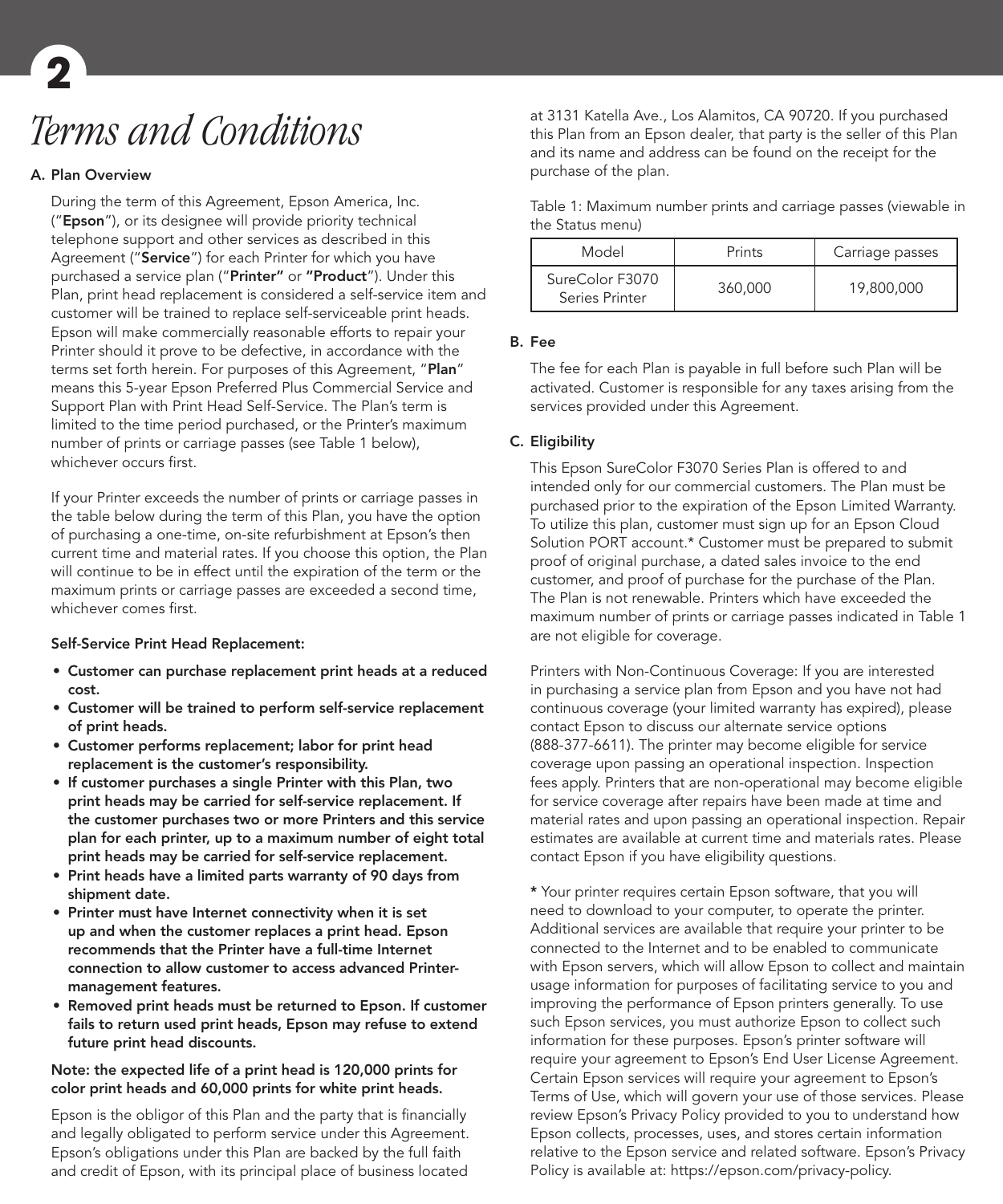#### D. How To Obtain Service

Customer may obtain Service by following these procedures:

- 1. Once the Plan is activated, please call 888-377-6611 between the hours of 6:00 am and 6:00 pm, Pacific Time, Monday through Friday. Support hours are subject to change without notice.
- 2. To obtain service, customer will be asked to provide Epson with the model and serial number of the Product, the address where the defective Product is located, and a description of the problem. An Epson service technician will provide telephone diagnostic support to determine whether the Product requires hardware repair. If repair is required, Service will be provided during the term of the Plan according to these terms and conditions.

#### E. Services Limited

Service described in this Agreement is separate from the limited warranty provided with the Product at the time of sale. This Agreement does not modify the terms and conditions of that limited warranty.

- 1. What Is Covered: This Plan covers the Epson SureColor F3070 Series Printer against defects in workmanship and materials, during the Plan coverage period. Each Plan, if used in the United States, Canada, or Puerto Rico, provides coverage for either (i) five years of coverage from the Plan Effective Date, or (ii) until your Product has reached the maximum number of prints, or (iii) until your Product has reached the maximum number of carriage passes, whichever occurs first. Print heads are not included and print head replacement (cost of print head itself and labor) are considered self-service items for which the customer is responsible. A Plan is not transferable. No other coverage is included.
- 2. What Epson Will Do To Correct Problems: Should your Epson SureColor F3070 Series Printer prove defective during the Plan and before your Printer has reached the maximum number of prints or carriage passes (whichever occurs first), an Epson service technician will work with you to resolve the problem, and if your Printer needs repair, diagnose the issue and determine what parts may be required. If service is required, the on-site service program will be utilized at Epson's discretion. The technician will provide additional instructions about the program at the time this service is being set up.
- 3. Unrepairable Product: In the event that Epson, after a commercially reasonable effort, is unable to repair your Printer, Epson may, at its discretion, offer a prorated refund of the service plan amount you paid, or that same prorated service plan purchase amount may be used toward the purchase of a new product or a service plan for a new product.
- 4. On-Site Response: If Epson determines a warranted hardware defect requires repair and you are within Epson's on-site service territory, an Epson Authorized Servicer will be contacted to make the repair at your facility. Epson will usually dispatch repair parts and a technician to your location for the next business day if a determination that repair is required occurs prior to 1:00 pm Pacific Time. If that determination is made after 1:00 pm Pacific Time, dispatch will usually be for the second business day. An adult must be available to accept the parts delivery and be present at all times while a technician is on-site. Epson's shipment of service parts does not imply that replacement is required. When service involves the exchange of parts, the items/parts replaced become the property of Epson. The new items assume the remaining warranty period of the original Product. The replacement parts may be new or remanufactured to Epson standards.
- 5. What this Plan Does Not Cover: This Plan also does not cover damage to the Epson product caused by parts or supplies not manufactured, distributed, or certified by Epson. This Plan does not cover normal wear and tear. Consumables, supplies, accessories, other expendable items—such as, rollers or pads and items identified as being replaceable by the user in the *User's Guide*—are also not covered under this Plan. Consumables are items that wear out under normal use and must be replaced by the end user as needed. Other items that are not covered are listed below. Customer agrees to be billed at Epson's standard rates if the excluded services are necessary to restore Product to working conditions and to pay such charges upon receipt of invoice. Services not covered by or excluded from this Plan include:
	- a. Any damage caused by misuse, abuse, improper installation, neglect, failure to maintain, improper packing or shipping, disasters such as fire, flood, lightning, improper electrical currents, software problems, or interaction with non-Epson products.
	- **b.** Any damage caused by use of non-Epson inks, ink cartridges, or ink delivery systems in the Printer.
	- c. Any damage caused by using non-Epson media or garments (unless the media or garments were expressly recommended by Epson).
	- d. Any damage, maintenance, or service arising from excessive or continuous use.
	- e. Any damage caused by, or any service for, third-party software, applications, parts, components, or peripheral devices added to the product after its shipment from Epson, e.g., dealer- or user-added boards, components, or cables.
	- f. Any damage caused by installing the Printer next to a heat source or directly in the path of an air vent or air conditioner.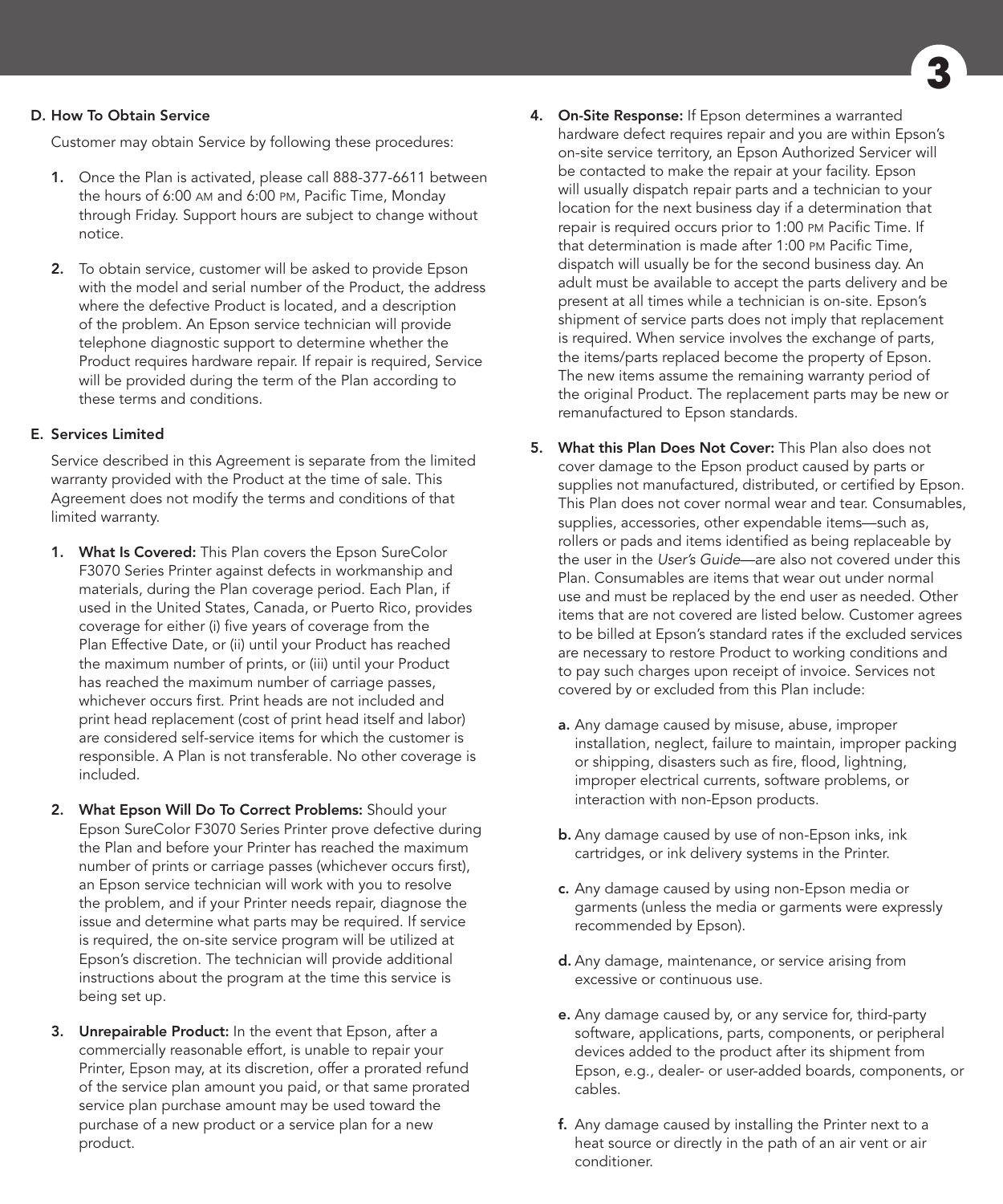

- g. Service when the Printer is used outside the U.S., Canada, or Puerto Rico.
- h. Service when the Printer label, logo, rating label, or serial number has been removed.
- i. Any damage from service performed by other than an Epson Authorized Servicer.
- j. Any service or replacement of consumable items or maintenance consumables such as ink cartridges, ink supply units, ink packs, pick-up rollers, ADF rollers, etc.
- k. Any cosmetic damage or wear to product casings or covers.
- l. Any color change or fading of printed media, garments, or reimbursement of materials or services required for reprinting.
- m.Any product or parts purchased as used, refurbished, or reconditioned.
- n. Any damage caused by using improper packaging materials or improper packaging and shipping when returning a product for repair or replacement. You will be invoiced for such shipping damages to product.

#### 6. Product Specific Exclusions:

- a. Customer is responsible for purchasing and replacing print heads.
- b. Any damage caused by improper use, neglect, or improper performance of user-level maintenance as documented in the *User's Guide*. See the maintenance section of your *User's Guide* for in-depth maintenance instructions.
- c. Service required to return the Printer to operation if it has been turned off for an extended period and pre-storage maintenance was not performed (see your *User's Guide* for details).
- d. Damage caused by improper self-service or print head replacement.

Note: If a claimed defect cannot be identified or reproduced in service, you will be held responsible for costs incurred.

#### F. Term, Renewal, and Cancellation

The term of the Plan shall begin on the expiration date of the Epson Limited Warranty ("Plan Effective Date") and shall expire on the five-year anniversary of such Plan Effective Date. This Plan is not renewable.

1. You may not assign or transfer this Agreement without the prior and express written consent of Epson. Please contact Epson (customer.inquires@ea.epson.com or call

888-377-6611) to request consent. Any other purported transfer or assignment shall be void.

- 2. You may cancel this Plan by informing Epson of your cancellation at any time. The right to cancel only applies to the original purchaser of this Plan and may not be transferred or assigned.
- 3. You may cancel this Plan by informing Epson of your cancellation request within sixty (60) days of the purchase of the Plan and you will receive a one hundred percent (100%) refund of the full purchase price of your Plan, minus any costs for claims that have been paid. If your cancellation request is made more than sixty (60) days from the date of purchase or if a claim has been paid, you will receive a pro-rata refund of the purchase price of your Plan, less any paid claims. Epson may also cancel this Plan. In that case, Epson shall provide you with a written notice at least fifteen (15) days prior to such cancellation at your last known address, with the effective date for the cancellation and the reason for cancellation. Prior notice is not required if the reason for cancellation is non-payment of the purchase price of the Plan, a material misrepresentation, or substantial breach of duties by you relating to the covered property or its use. If Epson cancels the Plan, you will receive a pro-rata refund of what you paid for the Plan (for example, for a cancellation occurring halfway into the Plan's term, you will be refunded one-half the amount you paid). If you cancel the Plan as permitted by this Plan Agreement and applicable law, and Epson fails to refund the applicable amount to you within thirty (30) days, then Epson is also required to pay you a penalty of ten percent (10%) per month for the unpaid amount due and owed to you. The right to cancel and receive a refund and this penalty payment only applies to the original purchaser of this Plan and may not be transferred or assigned.

#### G. DISPUTES, BINDING INDIVIDUAL ARBITRATION, AND WAIVER OF CLASS ACTIONS AND CLASS ARBITRATIONS

1. Disputes. The terms of this Section G shall apply to all Disputes between you and Epson. The term "Dispute" is meant to have the broadest meaning permissible under law or in equity and includes any dispute, claim, controversy or action between you and Epson arising out of or relating to this Agreement (including its formation, performance, or breach), the Software, Epson Hardware, the parties' relationship with each other, and/or any other transaction involving you and Epson, whether in contract, or with respect to warranty, misrepresentation, fraud, tort, intentional tort, statute, regulation, ordinance, or any other legal or equitable basis. However, a "Dispute" does not include a claim or cause of action for (a) trademark infringement or dilution, (b) patent infringement, (c) copyright infringement or misuse, or (d) trade secret misappropriation (an "IP Claim"). You and Epson also agree, notwithstanding Section G, that a court, not an arbitrator, may decide if a claim or cause of action is for an IP Claim.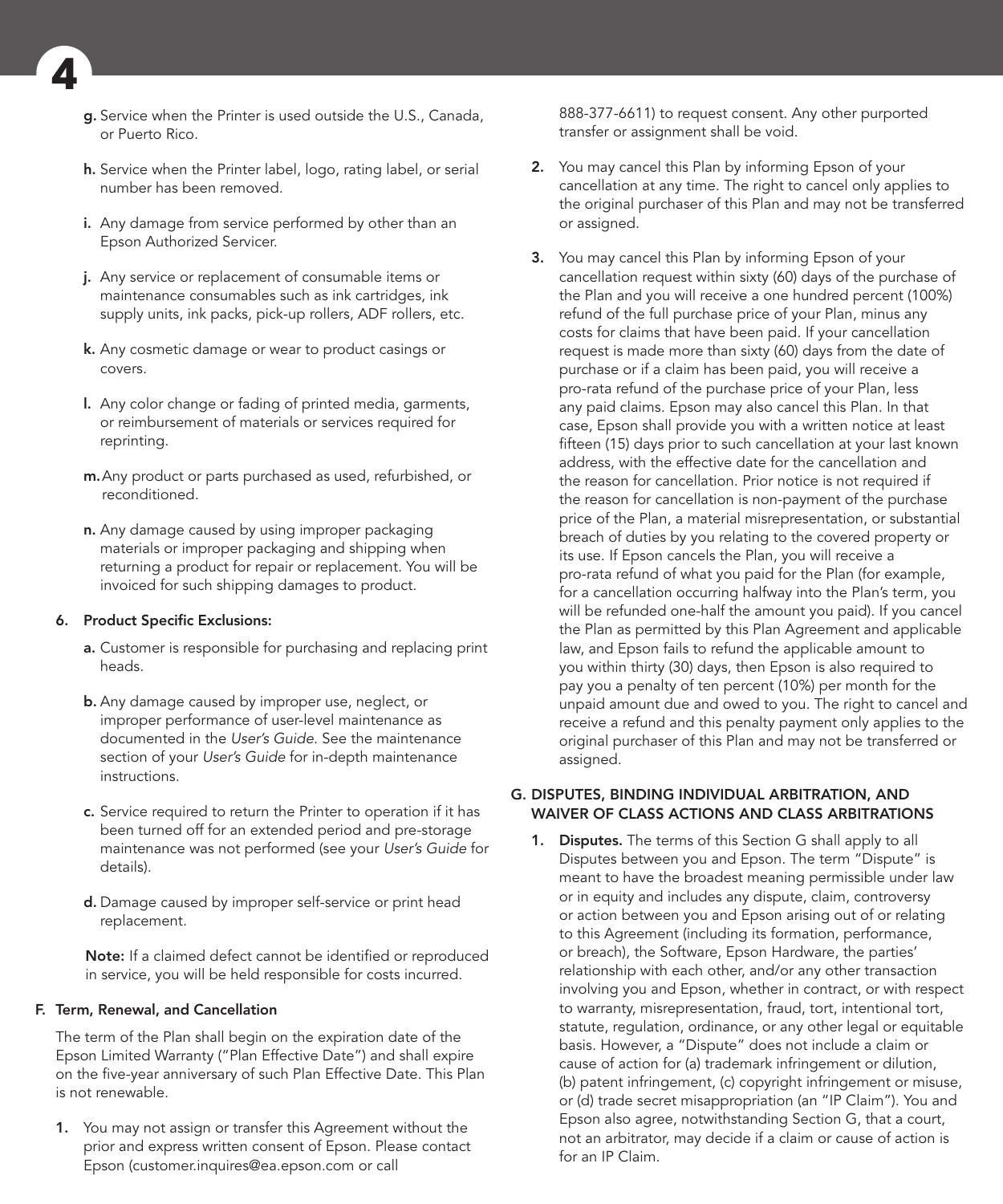**5**

- 2. Initial Dispute Resolution. Before submitting a claim for arbitration in accordance with this Section G, you and Epson agree to try, for sixty (60) days, to resolve any Dispute informally. If Epson and you do not reach an agreement to resolve the Dispute within the sixty (60) days, you or Epson may commence an arbitration in accordance with Section G(6). Notice to Epson must be addressed to: Epson America, Inc., ATTN: Legal Department, 3131 Katella Ave., Los Alamitos, CA 90720. Any notice of the Dispute shall include the sender's name, address and contact information, the facts giving rise to the Dispute, and the relief requested. Any notice sent to you will be sent to the most recent address Epson has in its records for you. For this reason, it is important to notify us if your address changes by emailing us at EAILegal@ea.epson.com or writing us at the address above. You and Epson agree to act in good faith to resolve the Dispute before commencing arbitration in accordance with this Section G(2).
- 3. Binding Arbitration. If we do not reach an agreed upon solution within a period of sixty (60) days from the time informal dispute resolution is pursued pursuant to Section G(2) above, then either party may initiate binding arbitration. You and Epson agree that all Disputes shall be resolved by binding arbitration according to this Agreement. ARBITRATION MEANS THAT YOU WAIVE YOUR RIGHT TO A JUDGE OR JURY IN A COURT PROCEEDING AND YOUR RIGHT TO DISCOVERY AND GROUNDS FOR APPEAL ARE MORE LIMITED THAN IN COURT. Pursuant to this Agreement, binding arbitration shall be administered by JAMS, a nationally recognized arbitration provider, pursuant to the JAMS Streamlined Arbitration Rules and Procedures or its applicable code of procedures then in effect for consumer related disputes, but excluding any rules that permit class arbitration (for more detail on procedure, see Section G(6) below). You and Epson understand and agree that (a) the Federal Arbitration Act (9 U.S.C. §§ 1 *et seq.*) governs the interpretation and enforcement of this Section G, (b) this Agreement memorializes a transaction in interstate commerce, and (c) this Section G shall survive termination of this Agreement.
- 4. Exception-Small Claims Court. Notwithstanding the parties' agreement to resolve disputes through arbitration, you or we may bring an individual action in the small claims court of your state or municipality if the action is within that court's jurisdiction and is pending only in that court.
- 5. WAIVER OF CLASS ACTION AND CLASS ARBITRATION. YOU AND EPSON AGREE THAT EACH PARTY MAY BRING DISPUTES AGAINST THE OTHER PARTY ONLY IN AN INDIVIDUAL CAPACITY, AND NOT AS A CLASS ACTION OR CLASS ARBITRATION. If any court or arbitrator determines that the class action waiver set forth in this paragraph is void or unenforceable for any reason or that an arbitration can proceed on a class basis, then the

arbitration provision set forth herein shall be deemed null and void in its entirety and the parties shall be deemed to have not agreed to arbitrate disputes.

- **6.** Arbitration Procedure. If you or Epson commences arbitration, the arbitration shall be governed by the JAMS Streamlined Arbitration Rules and Procedures or the applicable rules of JAMS that are in effect when the arbitration is filed, excluding any rules that permit arbitration on a class-wide basis (the "JAMS Rules"), available at http://www.jamsadr.com or by calling 1-800-352-5267, and under the rules set forth in this Agreement. All Disputes shall be resolved by a single neutral arbitrator, which shall be selected in accordance with the JAMS Streamlined Arbitration Rules and Procedures, and both parties shall have a reasonable opportunity to participate in the selection of the arbitrator. The arbitrator is bound by the terms of this Agreement. The arbitrator, and not any federal, state, or local court or agency, shall have exclusive authority to resolve all disputes arising out of or relating to the interpretation, applicability, enforceability, or formation of this Agreement, including any claim that all or any part of this Agreement is void or voidable. Notwithstanding this broad delegation of authority to the arbitrator, a court may determine the limited question of whether a claim or cause of action is for an IP Claim, which is excluded from the definition of "Disputes" in Section G(1) above. The arbitrator shall be empowered to grant whatever relief would be available in a court under law or in equity. In some instances, the costs of arbitration can exceed the costs of litigation, and the right to discovery may be more limited in arbitration than in court. Each party will have the right to use legal counsel in connection with arbitration at its own expense. The arbitrator's award is binding and may be entered as a judgment in any court of competent jurisdiction. You may choose to engage in arbitration hearings by telephone or, if you and we both agree, to conduct it online, in lieu of appearing live. Arbitration hearings not conducted by telephone or online shall take place in a location reasonably accessible from your primary residence, or in Orange County, California, at your option.
	- a. Initiation of Arbitration Proceeding. If either you or Epson decides to arbitrate a Dispute, both parties agree to the following procedure:
		- i. Write a Demand for Arbitration. The demand must include a description of the Dispute and the amount of damages sought to be recovered. You can find a copy of a Demand for Arbitration at http://www.jamsadr.com ("Demand for Arbitration").
		- ii. Send three (3) copies of the Demand for Arbitration, plus the appropriate filing fee, to: JAMS, 500 North State College Blvd., Suite 600 Orange, CA 92868, U.S.A.